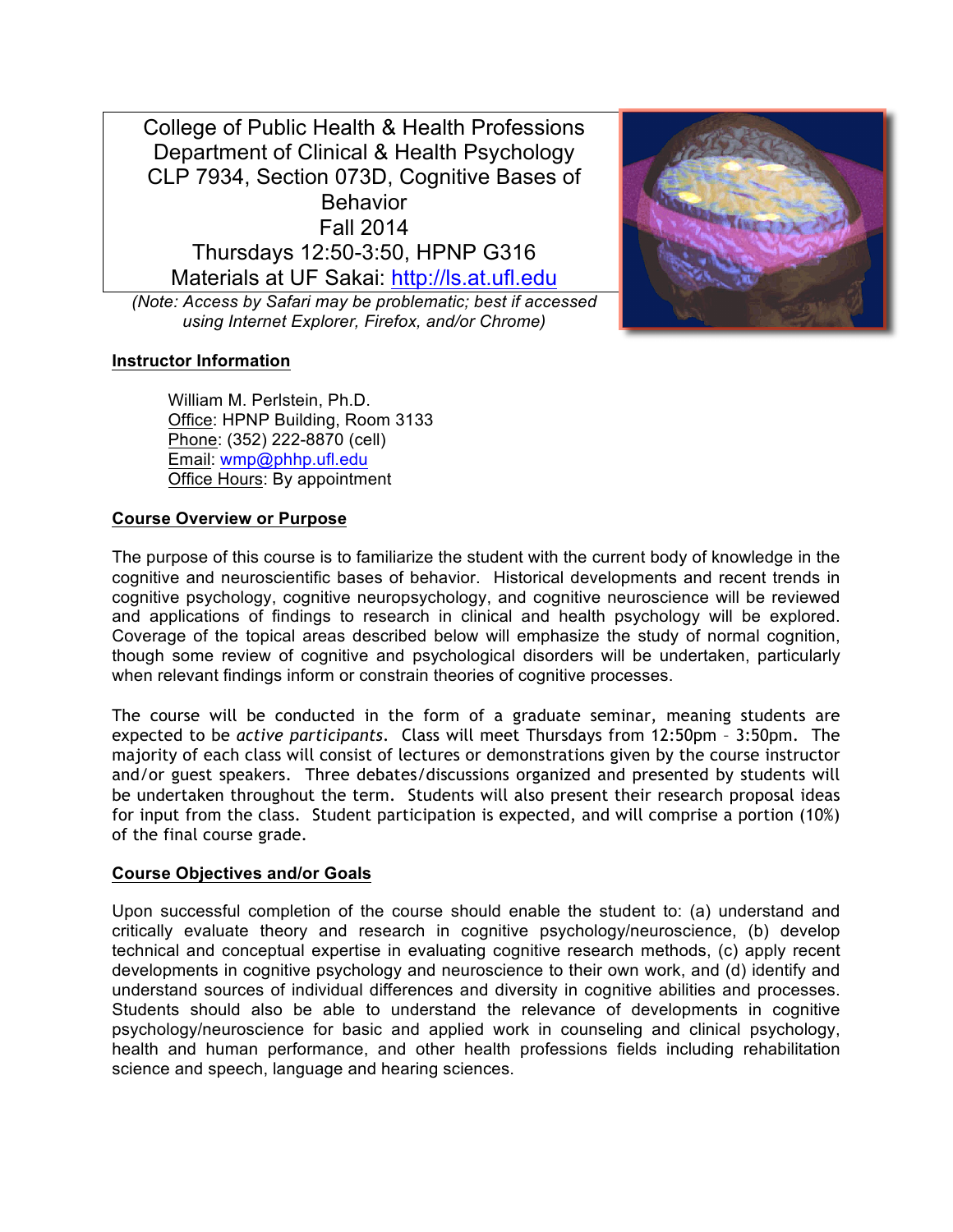## **Course Materials**

The required text for the course is Ward, J. (2010). *The Student's Guide to Cognitive Neuroscience (2nd Edition)*. New York: Psychology Press. **Chapters from other books and journal papers will be provided as pdf documents and made available in the course "resources" in Sakai; download by clicking on the link listed under readings for the week of the class.** Lecture notes will be available by noon the day of class will also be available through Sakai (**http://lss.at.ufl.edu).** To access assigned *readings and lectures*, once in Sakai for the course, click "*Resource*" link and you will see separate folders for "*Class Readings (pdf)*" and "*Class Lectures (pptx)*."

#### *Text-Related Student Online-Resources*

The publisher provides online resources that can be accessed at http://psychologytextbooks.com/login/index.php. Use "*florida1*" as your password when logging into the publisher's site. The student resources available on this site include: interactive exercises, reference links to journal articles, multiple choice and fill-in-the-blank questions for practice, key term definitions, case studies, research activities, and links to related websites. You may find this useful!

## **Course Requirements/Evaluation/Grading**

Course grading will be determined by two take-home exams (20% each), a topical debate (15%), a brief Research Topic Description (5%), a Research Topic Presentation (15%), a Research Proposal (15%) and class participation (10%). The schedule for these events and deadlines for paper submissions can be found in the course plan below.

EXAMINATIONS will consist of both objective and short answer portions covering topics discussed in class and in readings. Study questions *may* be provided periodically during the semester to assist in learning and in exam preparation. Plus, additional study guides can be found on the link to the text-related resources provided above. Examinations will be take-home and distributed via Sakai 1 week prior to due date. *Please return exams by 5PM on the due date listed via email, using the subject heading <Last name>"CBB Exam 1" or <Last name> CBB Final Exam" on the due dates listed by 5PM.*

RESEARCH TOPIC DESCRIPTION will consist of a 1-page single-spaced description of your preliminary ideas for the research presentation and proposal. Though brief, please make it comprehensible enough to express your ideas, including primary aims/questions, significance of the questions, and research approach. That is, please include *what* question(s) you will be addressing, *why* this question(s) is important, and *how* you will address the question(s)—i.e., *what, why, and how*. Knowing that we will not have covered all topical areas by the due date of the research topic description, it is understood that your chosen topic might change as you encounter new course material. Please let me know if you plan to change your topic substantively following this due date so I can provide necessary guidance. *Please send to me by 5PM on October 16 via email, using the subject heading <Last name>"CBB Research Topic.*

RESEARCH TOPIC DESCRIPTION. Students will submit a 1-page research topic description describing the work to be done in their research proposals (see below). Essentially, what you want to get across in these description is the *What, Why, and How* of your research idea. I will be available after class for students to discuss challenges/questions associated with their research ideas/descriptions before and after its due date. The timing of the presentations in the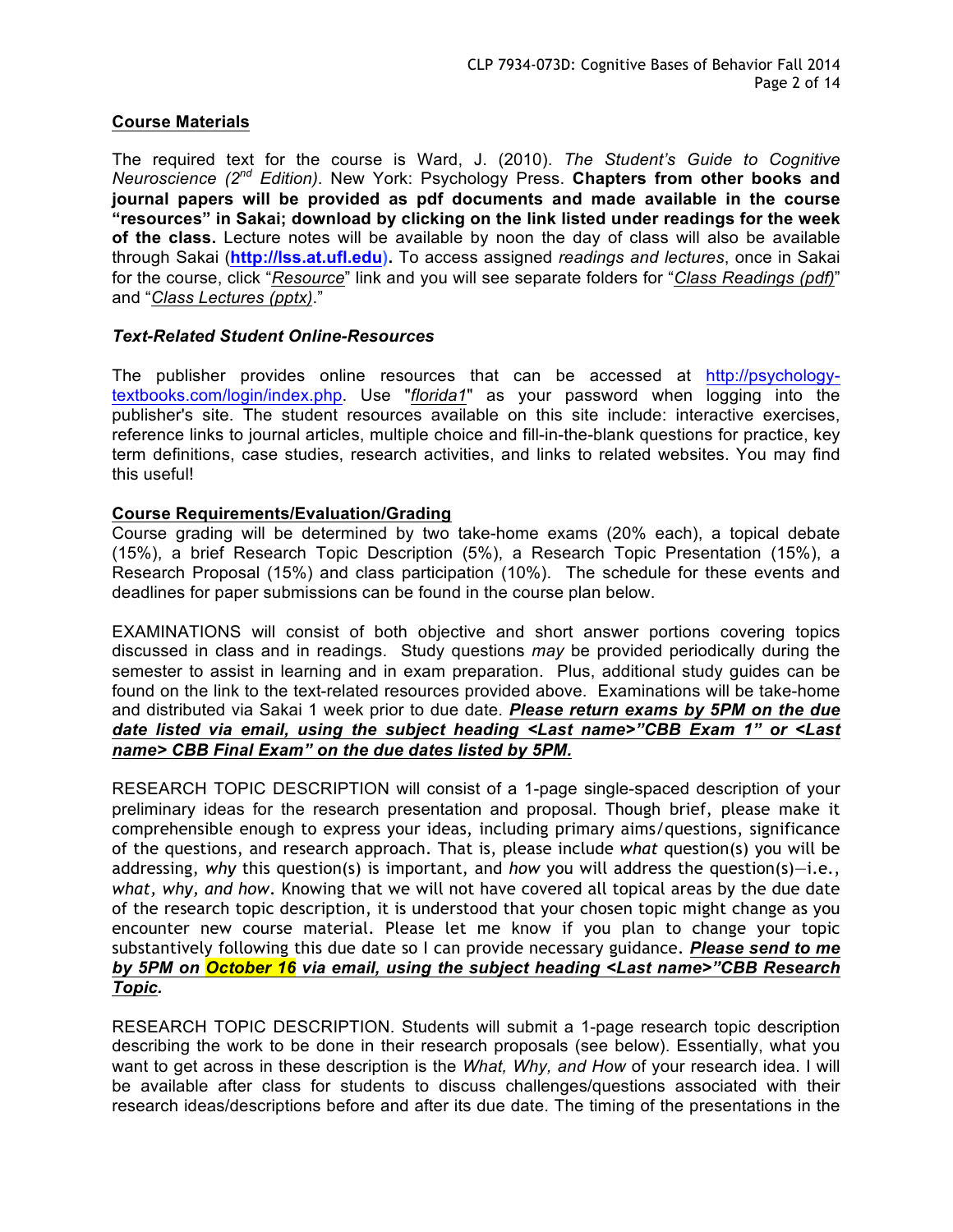schedule is to enable students to incorporate instructor feedback into the final proposals, due December 11.

RESEARCH PROPOSAL assignment is an opportunity for the student to perform further research on a topic of their choice and should be in the form of an "NRSA-style" research proposal (see Parent F31: http://grants.nih.gov/grants/guide/pa-files/PA-11-111.html). Proposals should not exceed 6 pages in length (excluding references), using single-spacing and at least an 11-point font with 1" margins. This should include: *1) Specific Aims, 2) Background and Significance, 3) Research Design and Methods, and 4) Reference sections*. Students will choose an area of interest, pose a specific research question with hypotheses, and describe in the proposal how they would address this question using one or more of the methods and/or cognitive concepts discussed in class. No budget will be required, but students should be mindful of budgetary limitations to keep their proposed project realistic. *Please send to me by 5PM on December 11 via email, using the subject heading <Last name>"CBB Research Proposal.*

DEBATES. Each student will also take part in one of three debates scheduled throughout the semester. In these debates, students are required to advocate a position and support their arguments with theory and/or data. More specific information on the format of the debates will be given at some point during the first three class meetings. Students are expected to participate actively in class sessions, especially the debates, by expressing ideas, asking questions, and discussing relevant issues, readings, and experiences.

Debate format: Students will form 2 groups of 2-4 students each (dependent on class size) and sign up or be assigned after providing their preferences after the  $2^{nd}$  week for the affirmative ("pro") or negative ("con") side of the debate (e.g., there is/is no emotion without cognition). You will be encouraged to sign up for the opposite of what you believe (where possible). 60 minutes will be allotted for the entire debate; the affirmative group will present for 10-15 minutes, the negative will then present for 10-15 minutes. Each side will then have 5 minutes for rebuttal, then the class will join in for a larger discussion for 15-20 minutes (longer if needed). You will be asked to base your arguments on findings in the literature and to *provide Dr. Perlstein pdfs* of the 2-4 references you use outside of those listed under course readings so he can make them available to the class through Sakai by one week in advance of each debate. *Please provide pdfs of these readings via email to Dr. Perlstein at least 1 week prior to the date of the debate. Once received the debate-related pdfs will be placed in resource folders available through Sakai accessible to all students. These readings will be provided also in the updated reading reference list below as they are received. All students will be expected to read all debate-related articles and play an active role in discussion.* Preparation for the debates will require group cooperation to compose supporting arguments for your position.

The three debates will be:

*Debate 1*: *"Functional neuroimaging can (Pro)/cannot (Con) completely replace lesion methods for informing theories of cognition." Held on 9/25/14*

*Debate 2*: *"Repressed memories are more likely to represent memory distortions rather than true, unearthed recollections of past experience." Held on 11/13/14*

*Debate 3*: *"There is no emotion without cognition (or emotion is not dependent upon cognition)." Pro = Emotion is dependent on cognition (there is no emotion without cognition); Con = Emotion is independent of cognition (Emotion and cognition are independent/there is no emotion without cognition). Held on 12/04/14*

| Requirement       | <b>Distribution date</b> | Due date    | % of final grade |
|-------------------|--------------------------|-------------|------------------|
| Exam 1 (mid-term) | October 16               | October 23  | 25%              |
| Exam 2 (final)    | December 11              | December 18 | 25%              |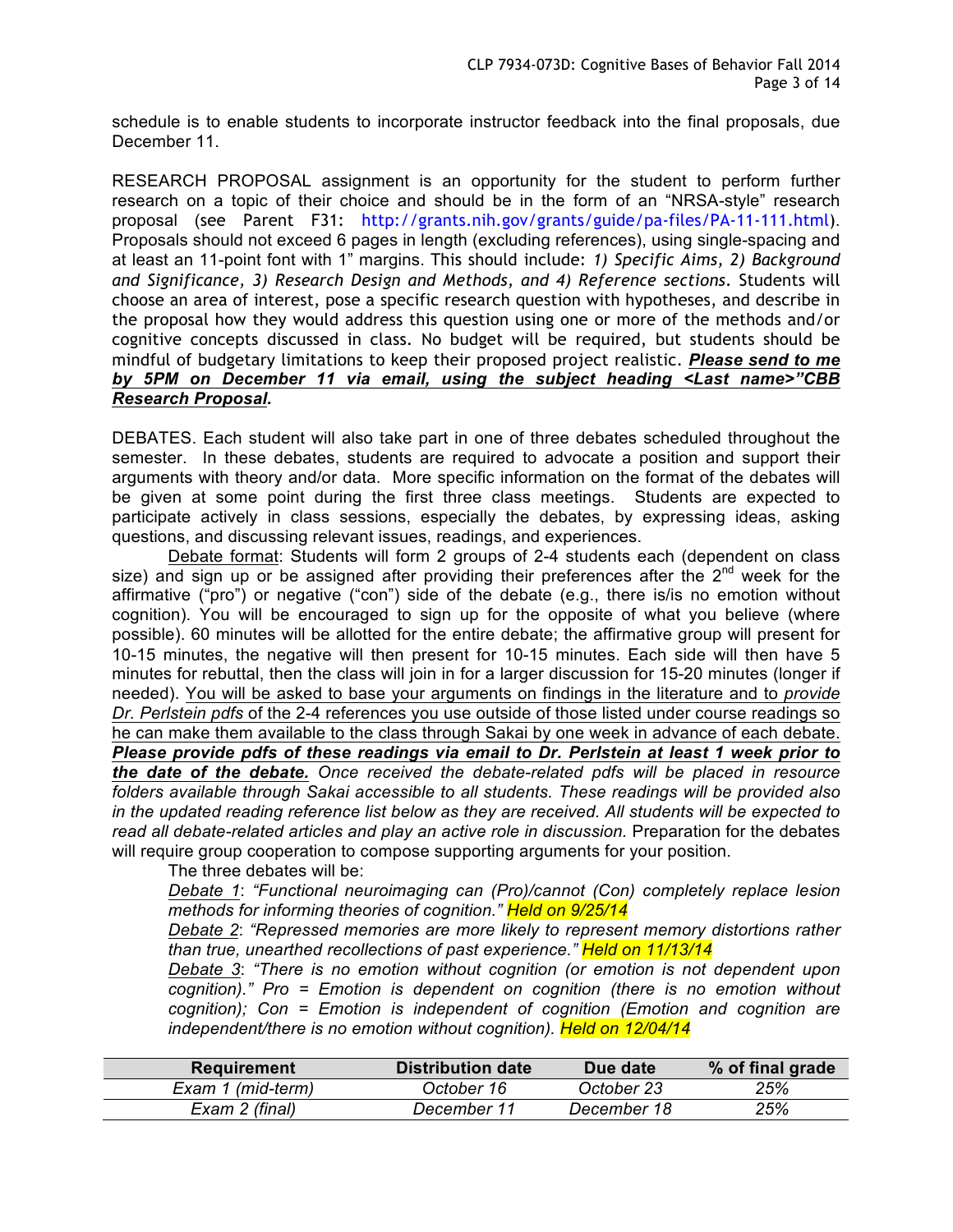| Debate                                | ---     | Variable    | 15% |
|---------------------------------------|---------|-------------|-----|
| <b>Research Topic Description Due</b> | ---     | October 16  | 5%  |
| <b>Research Proposals Due</b>         | $- - -$ | December 11 | 20% |
| Participation                         | ---     | ---         | 10% |

The grading scale will be as follows: Grades will be weighted according to the number of points available for each component. Decimals will be rounded to the nearest whole number (up or down). Final grades will be calculated as a percentage of the highest score as follows:

| $%$ of<br>points<br>earned in<br>class | 93%<br>100<br>$\%$ | 90%<br>$\blacksquare$<br>92% | 87%<br>89% | 83%<br>86% | 80%<br>82% | 77%<br>79% | 73%<br>۰<br>76% | 70%<br>72% | 67%<br>69% | 63%<br>۰<br>66% | 60%<br>62% | <b>Belo</b><br>W<br>60% |
|----------------------------------------|--------------------|------------------------------|------------|------------|------------|------------|-----------------|------------|------------|-----------------|------------|-------------------------|
| Letter<br>Grade<br>equivale<br>nt      | A                  | А-                           | $B+$       | B          | B-         | $C+$       | C               | $C -$      | D+         | D               | D-         | F                       |
| <b>GPA</b><br>equivale<br>nt           | 4.0                | 3.67                         | 3.33       | 3.0        | 2.67       | 2.33       | 2.0             | 1.67       | 1.33       | 1.0             | 0.67       | 0.0                     |

For greater detail on the meaning of letter grades and university policies related to them, see the Registrar's Grade Policy regulations at:

# http://catalog.ufl.edu/ugrad/current/regulations/info/grades.aspx

Incomplete grades: An incomplete grade may be assigned at the discretion of the instructor as an interim grade for a course in which the student has 1) completed a major portion of the course with a passing grade, 2) been unable to complete course requirements prior to the end of the term because of extenuating circumstances, and 3) obtained agreement from the instructor and arranged for resolution (contract) of the incomplete grade. Instructors assign incomplete grades following consultation with Department Chairs.

# **Topical Outline**

Listed below is a moderately flexible schedule of classes and accompanying reading assignments. Readings as listed are subject to change, no later than two weeks prior to the class date. Students are asked to complete readings prior to class so they can maximally benefit from presentations and to facilitate participation in discussions. I will pop quiz the class if it is detectibly lethargic.

| <b>Class</b><br># | <b>Date</b> | Topic                                                                                                                                                                                    | <b>Reading</b>                                                                                                                                                         |
|-------------------|-------------|------------------------------------------------------------------------------------------------------------------------------------------------------------------------------------------|------------------------------------------------------------------------------------------------------------------------------------------------------------------------|
|                   | Aug 28      | ■ Course Orientation<br>■ Introduction to Cognitive Psychology<br>& Cognitive Neuroscience<br>Methods in Cognitive<br>Psychology/Neuroscience &<br>Experimental Neuropsychology (part 1) | Ward-Ch 1, 3<br>Feinberg & Farah (2005)<br>Perves (2008)-Ch 2<br><b>Optional readings:</b><br>Drew et al. (2013)<br>Perves (2008)-Ch 3<br>Rorden (2004)<br>Tsay (2013) |
| $\mathcal{P}$     | Sept 4      | ■ Methods in Cognitive                                                                                                                                                                   | Readings from last week                                                                                                                                                |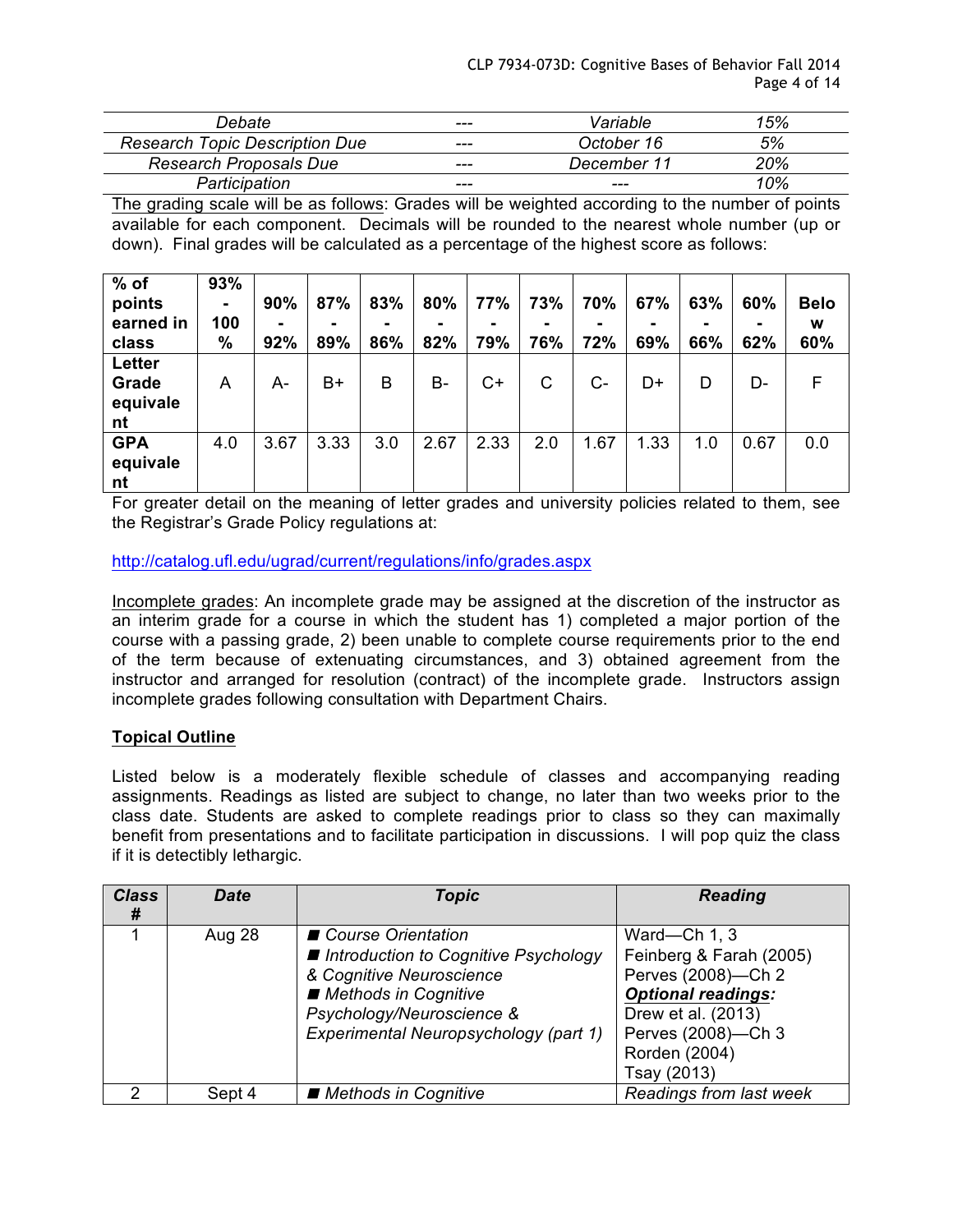|                |         | Psychology/Neuroscience &                                                | plus:                                            |
|----------------|---------|--------------------------------------------------------------------------|--------------------------------------------------|
|                |         | Experimental Neuropsychology (part 2)                                    | Ward-Ch 4                                        |
|                |         |                                                                          | Banich (2011)-Ch 3 (pp.                          |
|                |         |                                                                          | $59 - 88$                                        |
|                |         |                                                                          | <b>Optional readings:</b>                        |
|                |         |                                                                          | Banich (2011)-Ch 4                               |
|                |         |                                                                          | Luck (2005)-Ch 1                                 |
|                |         |                                                                          | Walsh & Cowey (2000)                             |
| 3              | Sept 11 | Gross & Functional Anatomy of                                            | Ward-Ch 2                                        |
|                |         | Cognition                                                                | Banich (2011)-Ch 1                               |
|                |         |                                                                          | <b>Optional readings:</b>                        |
|                |         |                                                                          | Banich (2011)-Ch 2                               |
|                |         |                                                                          | Gazzaniga (2002)-Ch 3                            |
| 4              | Sept 18 | ■ "The lesion method in cognitive                                        | Ward (2010)-Ch 5                                 |
|                |         | neuropsychology"                                                         | Banich (2011)-Ch 3 (pp.                          |
|                |         | ■ Principles of Sensory Processing &                                     | $52 - 59$                                        |
|                |         | Encoding                                                                 | <b>Optional readings:</b>                        |
|                |         | Basic Processes in Visual                                                | Banich (2011)-Chs 1, 2, 6                        |
|                |         | <b>Perception/Cognition</b>                                              | Gazzaniga (2002)-Chs 3,                          |
|                |         |                                                                          | 5                                                |
|                |         |                                                                          | Perves (2008)-Chs 4 & 5                          |
|                |         |                                                                          | Pessig & Targ (2007)                             |
|                |         |                                                                          | Quiroga et al. (2005)                            |
| 5              | Sept 25 | ■ Spatial Cognition & Attention                                          | Ward-Ch 7                                        |
|                |         |                                                                          | Banich (2011)-Ch 11                              |
|                |         | Debate/Discussion I: "Functional                                         | Rorden & Karmath (2004)                          |
|                |         | neuroimaging can/cannot completely                                       | <b>Debate Readings:</b>                          |
|                |         | replace lesion methods for informing                                     | Burns et al. (2010)                              |
|                |         | theories of cognition." (See description                                 | Cacioppo et al. (2002)                           |
|                |         | of debate format above.)                                                 | Hellbrun et al. (2001)                           |
|                |         |                                                                          | Mather et al. (2013)                             |
|                |         |                                                                          | Naito et al. (2014)                              |
|                |         |                                                                          | Sarter et al. (1996)                             |
|                |         |                                                                          | Squire (2009)                                    |
|                |         |                                                                          | <b>Optional readings:</b>                        |
|                |         |                                                                          | Knight & Stuss (2002)                            |
|                |         |                                                                          | Knudsen (2007)                                   |
|                |         |                                                                          | Posner (2012)                                    |
|                |         |                                                                          | Posner & Rothbart (2007)                         |
|                |         |                                                                          | Umiltà (2001)                                    |
| 6              | Oct 2   | ■ Spatial Cognition & Attention (cont.)                                  | Readings from last week:                         |
|                |         |                                                                          | Ward (2010)-Ch 7                                 |
|                |         |                                                                          | Banich (2011)-Ch 11<br><b>Optional readings:</b> |
|                |         |                                                                          | Knight & Stuss (2002)                            |
|                |         |                                                                          | Knudsen (2007)                                   |
|                |         |                                                                          |                                                  |
|                |         |                                                                          | Posner (2012)<br>Posner & Rothbart (2007)        |
| $\overline{7}$ | Oct 9   |                                                                          |                                                  |
|                |         | ■ Attention, Effort, Performance &<br><b>Executive Functions (cont.)</b> | <b>Readings from previous 2</b><br>weeks plus:   |
|                |         |                                                                          |                                                  |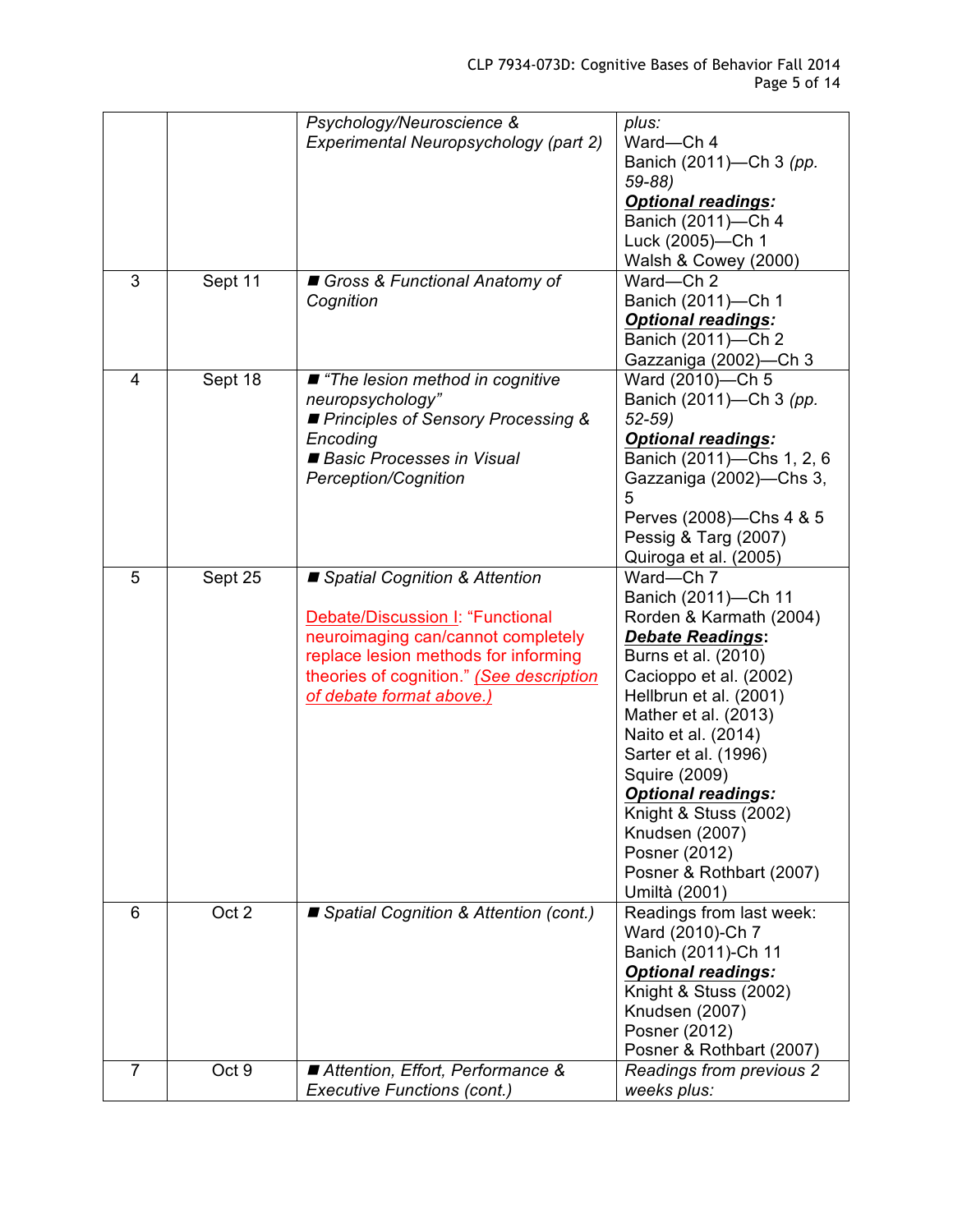|    |                              | <b>Guest Speaker: Dr. Mingzhou Ding</b><br>$(12:50-1:40)$                           | Baddeley (2000) pp. 83-88<br>(section on working<br>memory)<br>Banich (2011)-Ch 12<br>Stuss (2011)<br><b>Optional readings:</b><br>Cohen et al. (1997)<br>Corbetta & Shulman (2002)<br>Kimberg et al. (2000)<br>Larson et al. (2006)<br>Miller & Cohen (2001)<br>Miyake et al. (2000)<br>Perlstein et al. (2003) |
|----|------------------------------|-------------------------------------------------------------------------------------|------------------------------------------------------------------------------------------------------------------------------------------------------------------------------------------------------------------------------------------------------------------------------------------------------------------|
| 8  | Oct 16                       | ■ Language Comprehension &<br>Production                                            | Ward (2010)-Chs 11 & 12<br><b>Optional readings:</b>                                                                                                                                                                                                                                                             |
|    | <b>Research</b>              | Guest Speakers: Drs. Lori Altmann &                                                 | Banich (2011)-Ch 9                                                                                                                                                                                                                                                                                               |
|    | <b>Topic</b>                 | <b>Wind Cowles</b>                                                                  | Gazzaniga (2002)-Ch 9                                                                                                                                                                                                                                                                                            |
|    | <b>Description</b><br>due    | <b>Research Topic Description Due.</b>                                              |                                                                                                                                                                                                                                                                                                                  |
|    |                              | Please email to me by 5PM (use                                                      |                                                                                                                                                                                                                                                                                                                  |
|    | Exam 1<br><b>Distributed</b> | subject heading " <last name="">-CBB<br/>Research Topic")</last>                    |                                                                                                                                                                                                                                                                                                                  |
|    | by email                     |                                                                                     |                                                                                                                                                                                                                                                                                                                  |
|    | through                      | Take-home exam 1 to be distributed by                                               |                                                                                                                                                                                                                                                                                                                  |
| 9  | <b>Sakai</b><br>Oct 23       | email through Sakai (Due 10/23)                                                     | Purves (2008)-Chs 24 & 25                                                                                                                                                                                                                                                                                        |
|    |                              | Reasoning, Problem Solving &<br><b>Decision Making</b>                              | <b>Optional reading:</b>                                                                                                                                                                                                                                                                                         |
|    | <b>Exam 1 Due</b>            |                                                                                     | Tsay (2013)                                                                                                                                                                                                                                                                                                      |
|    |                              | Exam 1 Due. Please email to me by                                                   | Loken (2006)                                                                                                                                                                                                                                                                                                     |
|    |                              |                                                                                     |                                                                                                                                                                                                                                                                                                                  |
|    |                              | 5PM (use subject heading " <last< th=""><th>Weber &amp; Johnson (2009)</th></last<> | Weber & Johnson (2009)                                                                                                                                                                                                                                                                                           |
|    | Oct 30                       | Name>-CBB Exam 1")<br>No Class-Perlstein out of town                                |                                                                                                                                                                                                                                                                                                                  |
| 10 | Nov <sub>6</sub>             | $\blacksquare$ Memory                                                               | Ward-Ch 9                                                                                                                                                                                                                                                                                                        |
|    |                              | <b>Guest Speaker: Dr. Russell Bauer</b>                                             | Banich (2011)-Ch 10<br>Baddeley (2000) pp. 77-83                                                                                                                                                                                                                                                                 |
|    |                              |                                                                                     |                                                                                                                                                                                                                                                                                                                  |
|    |                              |                                                                                     | <b>Optional readings:</b><br>Brown & Craik (2000)                                                                                                                                                                                                                                                                |
|    |                              |                                                                                     | Cabeza & St. Jacques                                                                                                                                                                                                                                                                                             |
|    |                              |                                                                                     | (2007)<br>Dodson & Schacter (2001)                                                                                                                                                                                                                                                                               |
|    |                              |                                                                                     | Johnson (2006)                                                                                                                                                                                                                                                                                                   |
|    |                              |                                                                                     | Moscovitch et al. (2006)                                                                                                                                                                                                                                                                                         |
|    |                              |                                                                                     | Parkin (2001)<br>Ryan & Cohen (2003)                                                                                                                                                                                                                                                                             |
| 12 | <b>Nov 13</b>                | Debate/Discussion II: "Repressed                                                    | <b>Debate Readings:</b>                                                                                                                                                                                                                                                                                          |
|    |                              | memories are more likely to represent                                               | Axmacher et al. (2010)                                                                                                                                                                                                                                                                                           |
|    |                              | memory distortions rather than true,<br>unearthed recollections of past             | Clancy et al. (2000)<br>Loftus (1993)                                                                                                                                                                                                                                                                            |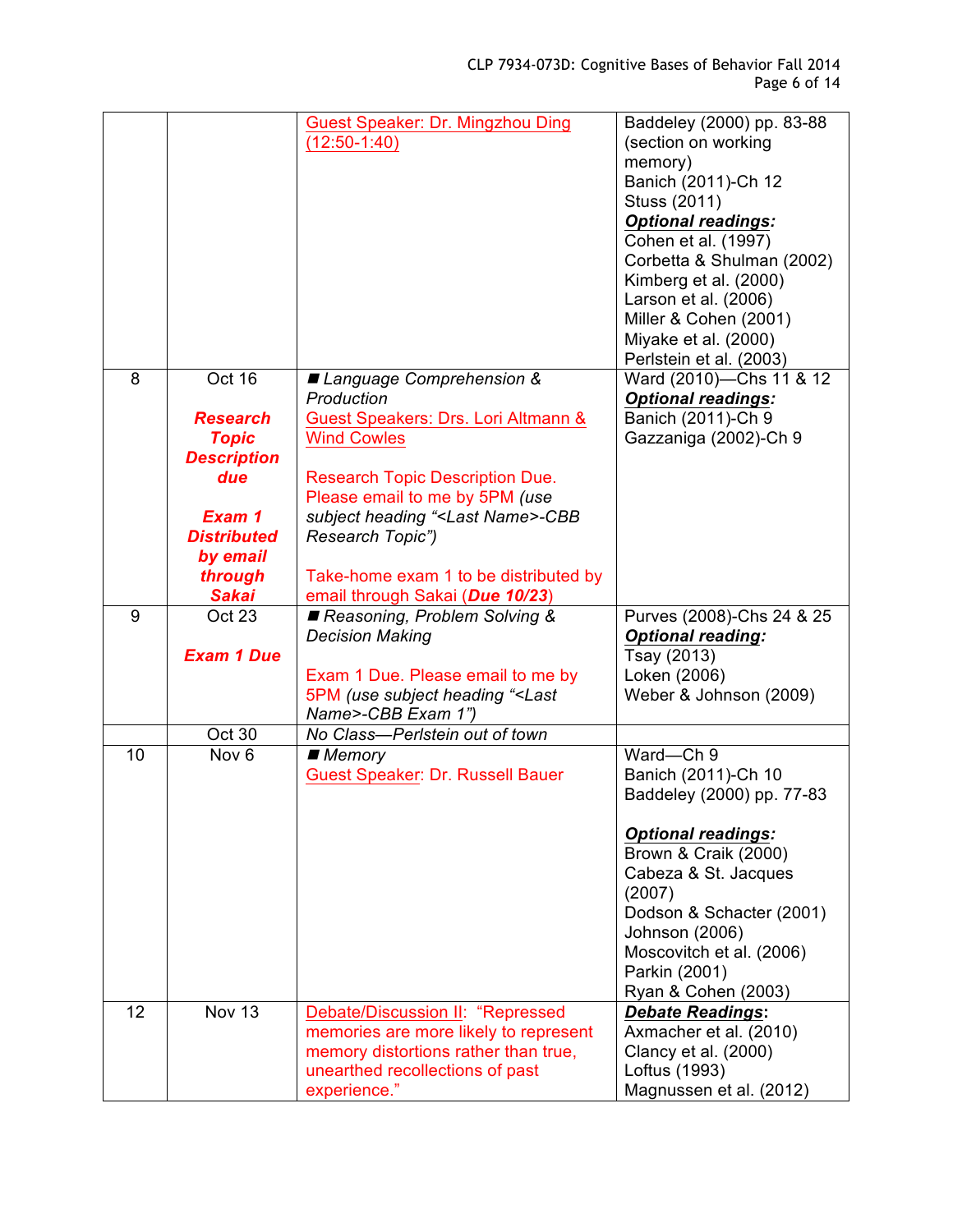|    |                                                                     |                                                                                                                                                                                                                      | <b>McNally (2003)</b><br>McNally (2013)<br>Porter et al. (2000)<br>Alpert et al. (1998)<br>Also, see the link weblink<br>listed under Debate 2,<br>below.                                                                                                                                                                                                                                                             |
|----|---------------------------------------------------------------------|----------------------------------------------------------------------------------------------------------------------------------------------------------------------------------------------------------------------|-----------------------------------------------------------------------------------------------------------------------------------------------------------------------------------------------------------------------------------------------------------------------------------------------------------------------------------------------------------------------------------------------------------------------|
| 13 | <b>Nov 20</b>                                                       | <b>Emotion and Social Cognition,</b><br>Psychopathology                                                                                                                                                              | Ward-Ch 15<br>Dolcos et al. (2011)<br>Storbeck & Clore (2007)<br><b>Optional readings:</b><br>Allen et al. (2011)-see<br>entire special issue<br>Banich (2011)-Ch 13<br>Banich (2011)-Ch 14<br>Cacioppo & Gardner (1999)<br>Duncan & Feldman-Barrett<br>(2007)<br>Izard (2009)<br>Levine (2009)<br>Oschner & Gross (2005)<br>Perlstein et al. (2002)<br>Pham (2007)<br>Phelps & LeDoux (2005)<br>Taylor et al. (2005) |
|    | Nov 27                                                              | No Class-UF Holiday; Thanksgiving                                                                                                                                                                                    |                                                                                                                                                                                                                                                                                                                                                                                                                       |
| 14 | Dec <sub>4</sub>                                                    | Catch up as needed<br>Debate/Discussion III: "There is no<br>emotion without cognition (or, emotion<br>is not dependent upon cognition)."                                                                            | <b>Debate Readings:</b><br>Damasio (1998)<br>Lai et al (2012)<br>Zajonc (1984)<br>Zajonc (1980)<br>Storbeck & Clore (2007)                                                                                                                                                                                                                                                                                            |
|    | Dec 11                                                              | No Class - UF "Reading Days"                                                                                                                                                                                         |                                                                                                                                                                                                                                                                                                                                                                                                                       |
|    | Exam 2<br><b>Distributed</b><br>by email<br>through<br><b>Sakai</b> | <i><b>**Research Proposals Due** Please</b></i><br>email to me by 5PM (use subject<br>heading " <last name="">-CBB Proposal")<br/>I will email the final exam to you by<br/>10AM - please email back to me by</last> |                                                                                                                                                                                                                                                                                                                                                                                                                       |
|    | <b>Research</b><br><b>Proposals</b><br><b>Due</b>                   | 5PM on Monday, DEC 18                                                                                                                                                                                                |                                                                                                                                                                                                                                                                                                                                                                                                                       |
|    | Dec 18                                                              | No Class - UF "Finals Week"                                                                                                                                                                                          |                                                                                                                                                                                                                                                                                                                                                                                                                       |
|    | <b>Exam 2 Due</b>                                                   | <i>*Take-Home Final Examination Due*;</i><br>please email to me by 5PM on Dec 9<br>(use subject heading " <last name="">-<br/>CBB Final exam")</last>                                                                |                                                                                                                                                                                                                                                                                                                                                                                                                       |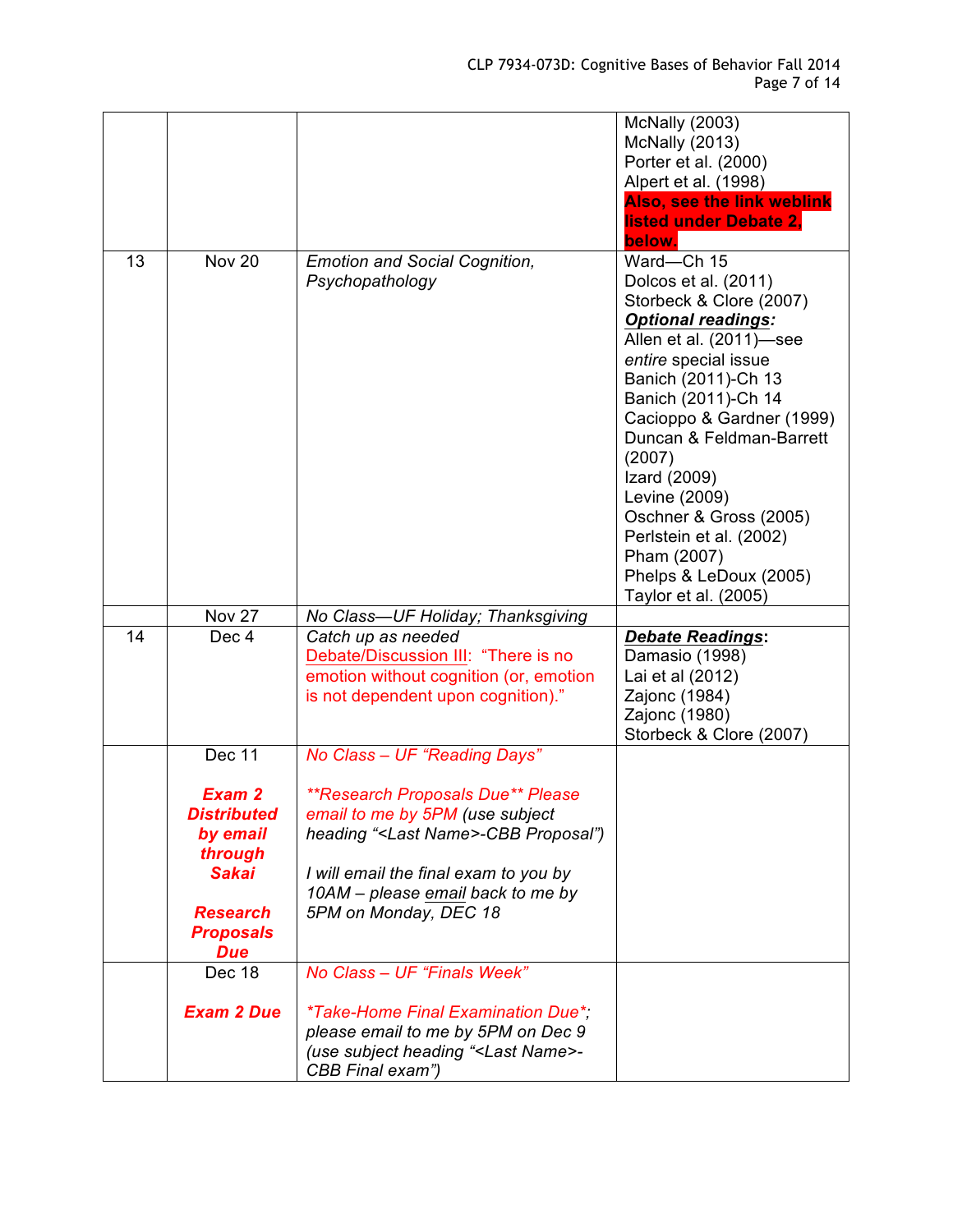#### **Assigned and Optional Readings**

**(Under construction—references will be revised/added as the course progresses). All readings should be completed prior to the class date.**

- Allen, P.A., Lien, M-C, Ruthruff, E. (2011). Cognition and emotion: Neuroscience and behavioral perspectives. *Journal of Cognitive Psychology*, *23(6)*, 667-668. *Recommend you read the entire volume of all relevant papers in this special issue on cognition and emotion*.
- Baddeley, A. (2000). Short-term and working memory. In E. Tulving & F.I.M. Craik (Eds.), *The Oxford Handbook of Memory*, pp. 77-92. New York: Oxford University Press.
- Brown, S.C., & Craik, F.M. (2000). Encoding and retrieval of information. In E. Tulving & F.I.M. Craik (Eds.), *The Oxford Handbook of Memory*, pp. 93-107. New York: Oxford University Press.
- Cabeza, R., & St. Jacques, P. (2007). Functional neuroimaging of autobiographical memory. *Trends in Cognitive Neuroscience*, *11(5)*, 219-227.
- Cacioppo, J.T., & Gardner, W.L. (1999). Emotion. *Ann. Rev. Psychol.*, *50*, 191-214.
- Corbetta, M., & Shulman, G.L. (2002). Control of goal-directed and stimulus-driven attention in the brain. *Nature Reviews Neuroscience*, *3*, 201-215.
- Cohen, J.D., Perlstein, W.M., Braver, T.S., Nystrom, L.E., Noll, D.C., Jonides, J., & Smith, E.E. (1997). Temporal dynamics of brain activation during a working memory task. *Nature*, *386*, 604-608*.*
- Dodson, C.L., & Schacter, D.L. (2001). Memory distortion. In B. Rapp (Ed.), *The Handbook of Cognitive Neuropsychology: What deficits reveal about the human mind* (pp. 445-461). Baltimore: Johns Hopkins University Press.
- Dolcos, F., Iordan, A.D., & Dolcos, S. (2011). Neural correlates of emotion-cognition interactions: A review of evidence from brain imaging investigations. *Journal of Cognitive Psychology*, *23(6)*, 669-694.
- Drew, T., Võ., M.L., & Wolfe, J.M. (2013). The invisible gorilla strikes again: Sustained inattentional blindness in expert observers. *Psychological Science* [epub ahead of print].
- Duncan, S., & Feldman-Barrett, L. (2007). Affect is a form of cognition: A neurobiological analysis. *Cognition and Emotion*, *21(6)*, 1184-1211.
- Eyesenck, M.W. (2012). General knowledge. In M.W. Eysenck, *Fundamentals of Cognition (2nd Ed.)*, Chapter 7, pp. 214-241. NY: Psychology Press.
- Eysenck, M.W., & Keane, M.T. (2005). Concepts and categories. In M.W. Eysenck & M.T. Keane, *Cognitive Psychology: A Student's Handbook (5th Ed.)*, Chapter 9, pp. 293-313. NY: Psychology Press.
- Eysenck, M.W., & Keane, M.T. (2000). Cognition and emotion. In M.W. Eysenck & M.T. Keane (Eds.), *Cognitive Psychology: A Student's Handbook (4th Ed.)*, Chapter 18, pp. 489-512. Philadelphia, PA: Psychology Press.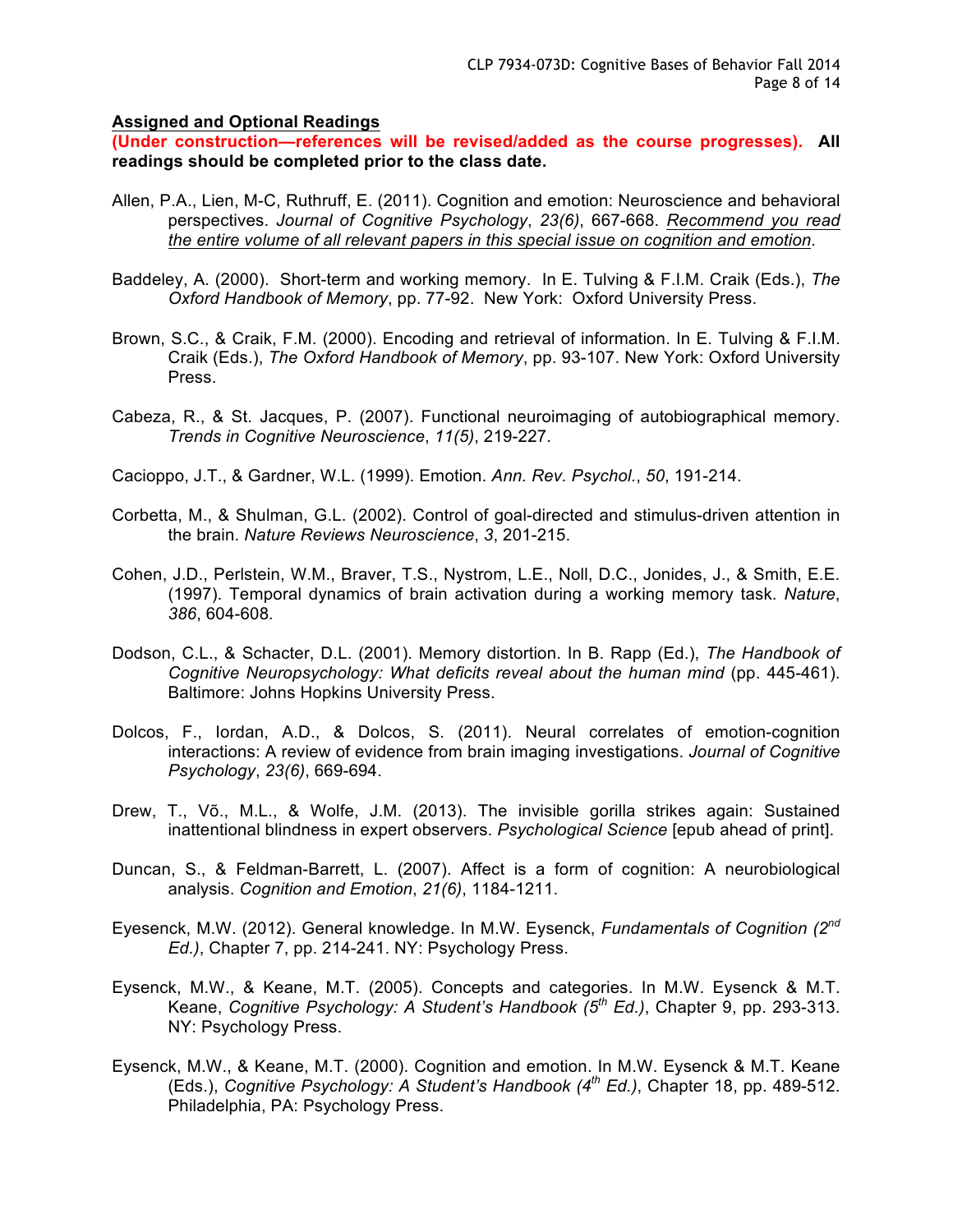- Feinberg, T.E., & Farah, M.J. (2005). A historical perspective on cognitive neuroscience. In M.J. Farah & T.E. Feinberg (Eds.), *Patient-based approaches to cognitive neuroscience, 2nd Ed.*, pp. 3-20. Cambridge MA: MIT Press.
- Gazzaniga, M.S., Ivry, R.B., & Mangun, G.R. (2002). *Cognitive Neuroscience: The Biology of the Mind (2nd Edition)*. NY: W.W. Norton. (selected chapters)
- Goldstone, R.L. & Kersten, A. (2003). Concepts and categorization. In A.F. Healy & R.W. Proctor (Eds.), *Handbook of Psychology, Vol. 4*: *Experimental Psychology*, pp. 599- 621. Hoboken, NJ: John Wiley & Sons.
- Izard, C.E. (2009). Emotion theory and research: Highlights, unanswered questions, and emerging issues. *Ann. Rev. Psychol.*, *60*, 1-25.
- Johnson, M.K. (2006). Memory and reality. *American Psychologist*, *61*, 760-771.
- Kimberg, D.Y., D'Esposito, M., & Farah, M.J. (2000). Frontal lobes II: Cognitive issues. In M.J. Farah and T.E. Feinberg (Eds.), *Patient-Based Approaches to Cognitive Neuroscience*. (pp. 317-326). MA: MIT Press. (unfortunately I do not have a copy of this pdf that you can print).
- Knight, R.T., & Stuss, D.T. (2002). Prefrontal cortex: The present and future. In *Principles of Frontal Lobe Function*, D.T. Stuss and R.T. Knight (Eds.), New York: Oxford University Press, pp. 573-597.
- Knudsen, E.I. (2007). Fundamental components of attention. *Annual Review of Neuroscience, 30*, 57-78.
- Larson, M.J., Perlstein, W.M., Demery, J.A., & Stigge-Kaufman, D.A. (2006). Cognitive control impairments in traumatic brain injury. *Journal of Clinical and Experimental Neuropsychology*, *28*, 968-986.
- Larson, M.J., Perlstein, W.M., Stigge-Kaufman, D., Kelley, K.G., & Dotson, V.M. (2006). Affective cotext-induced modulation of the error-related negativity. *Neuroreport*, *17*, 329- 333.
- Lazarus, R.S. (1982). Thoughts on the relations between emotion and cognition. *American Psychologist, 37*, 1019-1024.
- Levine, D.S. (2009). Brain pathways for cognitive-emotional decision making in the human animal. *Neural Networks*, 2*2*, 286-293.
- Loken, B. (2006). Consumer psychology: Categorization, affect, and persuasion. *Annual Review of Psychology*, *57*, 453-485.
- Luck, S.J. (2005). *An Introduction to the Event-Related Potential Technique*. Cambridge: MA: MIT Press. (selected chapters)
- Mahon, B.Z., & Caramazza, A. (2009). Concepts and categories: A cognitive neuropsychological perspective. *Annual Review of Psychology*, *60*, 27-51.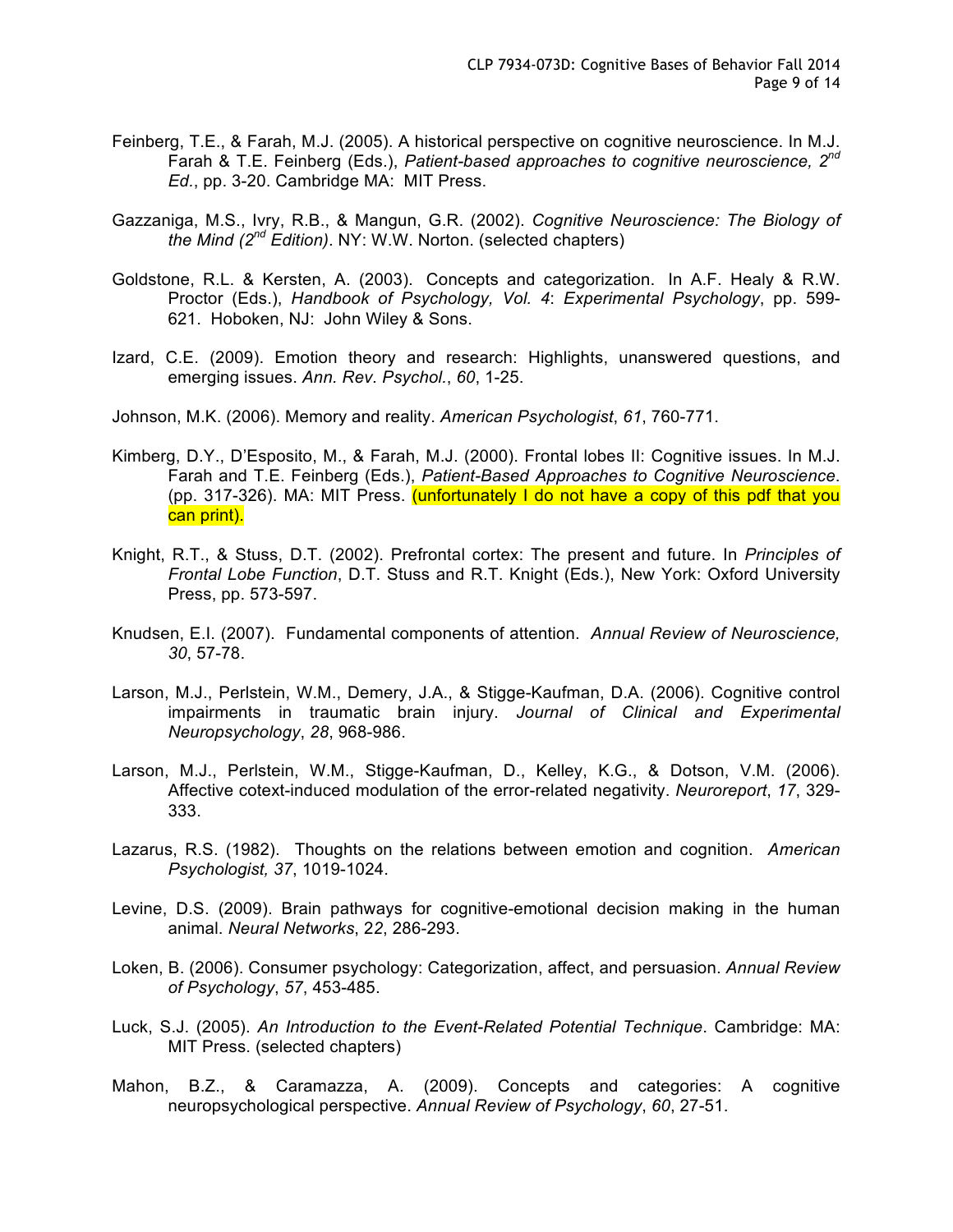- Miller, E.K., & Cohen, J.D. (2001). An integrative theory of prefrontal cortex function. *Annual Review of Neuroscience*, *24*, 167-202.
- Miyake, A. Friedman, N.P., Emerson, M.J., Witzki, A.H., & Howerter, A. (2000). The unity and diversity of executive functions and their contributions to complex "frontal lobe" tasks: A latent variable analysis. *Cognitive Psychology, 41*, 49-100.
- Moscovitch, M., Nadel, L., Winocur, G., Gilboa, A., & Rosenbaum, R.S. (2006). The cognitive neuroscience of remote episodic, semantic, and spatial memory. *Current Opinion in Neurobiology*, *16*, 179-190.
- Ochsner, K., & Gross, J.J. (2005). The cognitive control of emotion. *Trends in Cognitive Sciences*, *9(5)*, 242-249.
- Parkin, A.J. (2001). The structure and mechanisms of memory. In B. Rapp (Ed.), *The Handbook of Cognitive Neuropsychology: What deficits reveal about the human mind* (pp. 445- 461). Baltimore: Johns Hopkins University Press.
- Pham, M.T. (2007). Emotion and rationality: A critical review and interpretation of empirical evidence. *Review of General Psychology*, *11(2)*, 155-178.
- Perlstein, W.M., Cole, M.A., Larson, Kelly,K.G., Seignourel, P., & Keil, A. (2003). Steady-state visual evoked potentials reveal frontally-mediated working memory activity in humans. *Neuroscience Letters*, *342*, 191-195.
- Perlstein, W.M., Elbert, T., & V.A. Stenger (2002). Dissociation in human prefrontal cortex of affective influences on working memory-related activity. *PNAS*, *99(3)*, 1736-1741.
- Phelps, E.A., & LeDoux, J.E. (2005). Contributions of the amygdala to emotion processing: From animal models to human behavior. *Neuron, 48*, 175-187.
- Pessig, J.J., & Tarr, M.J. (2007). Visual object recognition: Do we know more now than we did 20 years ago? *Annual Review of Psychology*, *58*, 75-96.
- Posner, M.I. (2012). Imaging attentional networks. *Neuroimage*, *61*, 450-456.
- Posner, M.I., & Rothbart, M.K. (2007). Research on attention networks as a model for the integration of psychological science. *Annual Review of* Psychology, *58*, 1-23.
- Purves, D., Brannon, E.M., Cabeza, R. , Huttel, S.A., LaBar, K.S., Platt, M.L. & Worldorff, M.G. (2008). *Principles of Cognitive Neuroscience*. Sunderland, MA: Sinauer Assoc. (selected chapters)
- Quiroga, R.Q., Reddy, L., Kreiman, G., Koch, C., & Fried, I. (2005). Invariant visual representation by single neurons in the human brain. *Nature*, *435*, 1102-1107.
- Rorden,C., & Karnath, H-O. (2004). Using human brain lesions to infer function: A relic from a past era in the fMRI age? *Nature Reviews Neuroscience*, *5*, 813-819.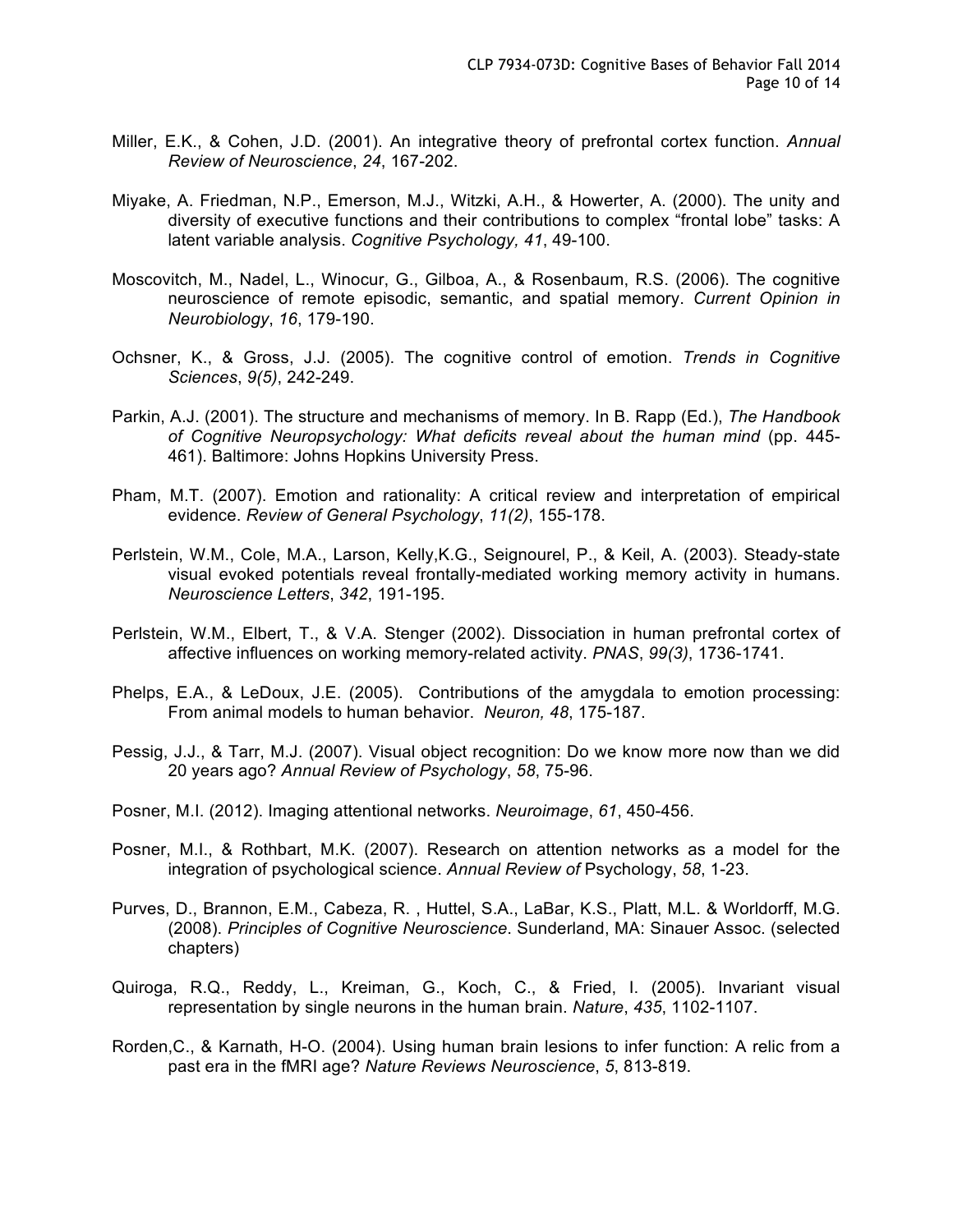- Ryan, J.D., & Cohen, N.J. (2003). Evaluating the neuropsychological dissociation evidence for multiple memory systems. *Cognitive, Affective, and Behavioral Neuroscience*, *3*, 168- 185.
- Storbeck, J. & Clore, G.L. (2007). On the interdependence between cognition and emotion. *Cognition and Emotion, 21*, 1212-1237.
- Stuss, D.T. (2011). Functions of the frontal lobes: Relaton to executive functions. *Journal of the International Neuropsychological Society*. *17*, 1-17.
- Taylor, J.G. & Fragopanagos, N.F. (2005). The interaction of attention and emotion. *Neural Networks*, *18*, 353-369.
- Tsay, C-J. (2013). Sight over sound in the judgment of music performance. *PNAS* [epub ahead of print]. http://www.pnas.org/content/early/2013/08/16/1221454110.full.pdf+html?withds=yes
- Umiltà, C. (2001). Mechanisms of attention. In Rapp, B. (Ed.), *The Handbook of Cognitive Neuropsychology: What deficits reveal about the human mind*, pp. 135-158. Baltimore: Johns Hopkins University Press.
- Walsh, V., & Cowey, A. (2000). Transcranial magnetic stimulation and cognitive neuroscience. *Nature Reviews: Neuroscience*, *1*, 73-79.
- Ward, J. (2010). *The Student's Guide to Cognitive Neuroscience*, 2<sup>nd</sup> Ed. New York: Psychology Press. (selected chapters)
- Weber, E., & Johnson, E.J. (2009). Mindful judgment and decision making. *Annual Review of Psychology, 60*, 53-85.

## **Student-provided DEBATE-RELATED READINGS – to be ASSIGNED WITHIN 1 WEEK PRIOR TO THE RELEVANT DEBATE CLASS**

**Debate 1 / Sept. 25:** *"Functional neuroimaging can/cannot completely replace lesion methods for informing theories of cognition"*

### **Readings:** *PRO*

- 1) Heilbrun, M.P., Lee, J.N., & Alvord, L. (2001). Practical application of fMRI for surgical planning. *Stererotactic and Functional Neurosurgery*, *76*, 168-174.
- 2) Mather, M., Caccioppo, J.T., & Kanwisher, N. (2013). How fMRI can inform cognitive theories. *Perspectives on Psychological Science*, *8*, 108-113.
- **3)** Sarter, M., Berntson, G.G., & Cacioppo, J.T. (1996). Brain imaing and cognitive neuroscience: Toward strong inference in attributing function to structure. *American Psychologist*, *51(1)*, 13-21.

#### **Readings:** *CON*

- 1) Burns, M.S., & Fahy, J. (2010). Broca's area: Rethinking classical concepts from a neuroscience perspective. *Topics in Stroke Rehabilitation*, *17(6)*, 401-410.
- 2) Squire, L.R. (2009). The legacy of Patient H.M. for neuroscience. *Neuron*, *61(1)*, 6-9.
- 3) Cacioppo, J.T., Bertson, G.G., Lorig, T.S., Norris, C.J., Rickett, E., & Nusbaum, H. (2003). Just because you're imaging the brain doesn't mean you can stop using your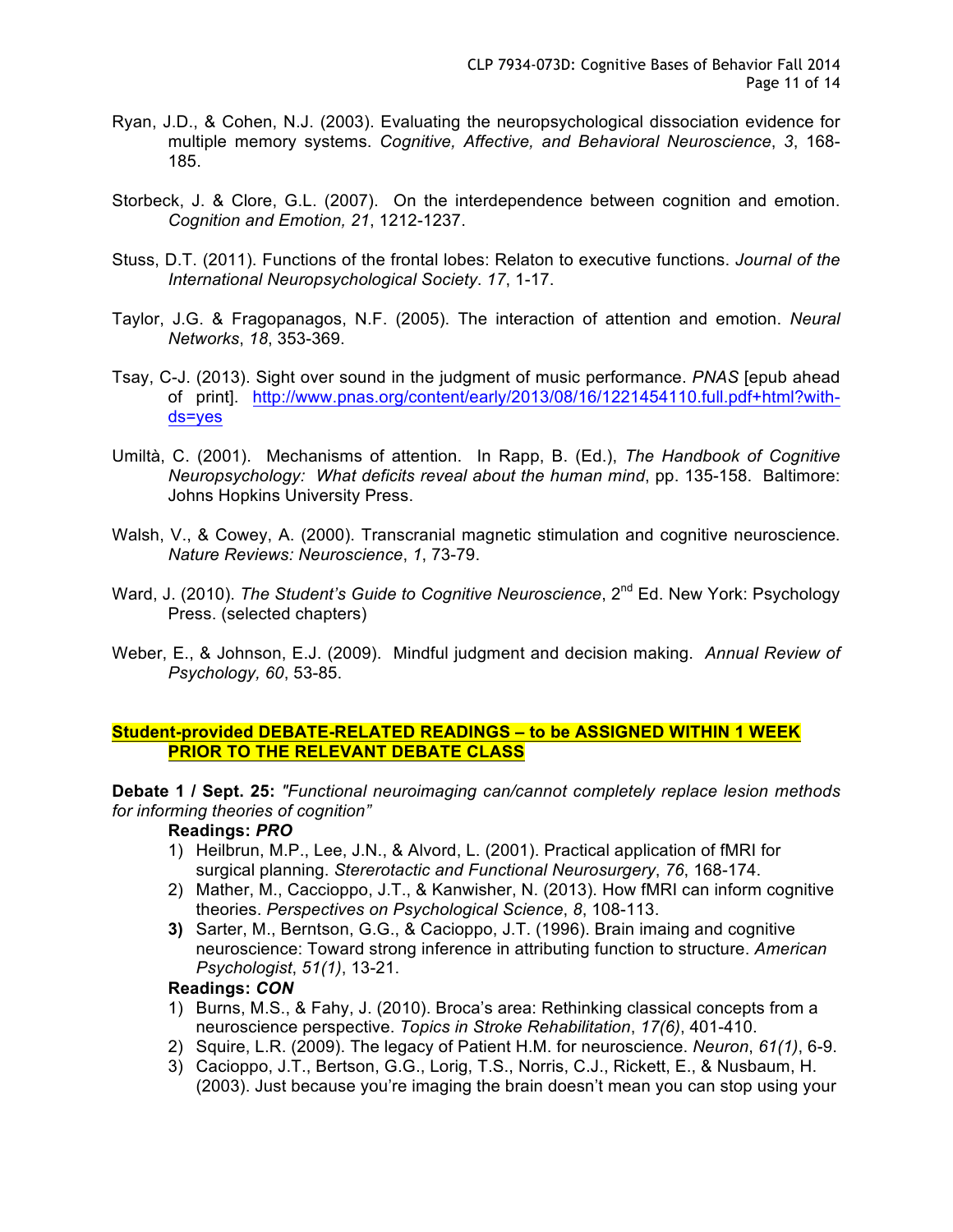head: A primer and set of first principles. *Journal of Personality and Social Psychology*, *85(4)*, 650-661.

- 4) Naito, E., & Hirose, S. (2014). Efficient foot motor control by Neymar's brain. *Frontiers in Human Neuroscience*, *8*, 1-7.
- 5) Naito, E., & Hirose, S. (2014). Functional neuroimaging's Neymar problem. *Discover Magazine blog*: http://blogs.discovermagazine.com/neuroskeptic/2014/07/31/neymar-zombiefootballer/#more-5326

**Debate 2 / Nov. 13:** "*Repressed memories are more likely to represent memory distortions rather than true, unearthed recollections of past experience."*

See weblink: http://www.ted.com/talks/elizabeth\_loftus\_the\_fiction\_of\_memory.html.

## **Readings:** *PRO*

- 1) Loftus, E.F. (1993). The reality of repressed memories. *American Psychologist*, *48(5)*, 518-537.
- 2) Axmacher, N., Do Lam, A.T.A., Kessler, H., & Fell, J. (2010). Natural memory beyond the storage model: Repression, trauma, and the construction of a personal past. *Frontiers in Human Neuroscience*, *4*, 1-11.
- 3) Clancy, S.A., Schacter, D.L., McNally, R.J., & Pitman, R.K. (2000). False recognition in women reporting recovered memories of sexual abuse. *Psychological Science*, *11 (1)*, 26-31.
- 4) Magnussen, S., & Melinder, A. (2012). What psychologists know and believe about memory: A survey of practitioners. *Applied Cognitive Psychology*, *26*, 54-60.
- 5) McNally, R.J. (2003). Recovering memories of trauma: A view from the laboratory. *Current Directions in Psychological Science*, *12*, 32-35.
- 6) McNally, R.J. (2012). Searching for repressed memory. In R.F. Belli (ed.), *True and False Recovered Memories: Toward a Reconciliation of the Debate*. Nebraska Symposium on Motivation, *58*, 121-147.
- 7) Porter, S., Birt, A.R., Yuille, J.C., & Lehman, D.R. (2000). Negotiating false memories: Interviewer and rememberer characteristics relate to memory distortion. *Psychological Science*, *11 (6)*, 507-510.

# **Readings:** *CON*

1) Alpert, J.L., Brown, L.S., & Courtois, C.A. (1998). Symptomatic clients and memories of childhood abuse: What the trauma and child sexual abuse literature tells us. *Psychology, Public Policy, and Law*, *4(4)*, 941-995.

**Debate 3 / Dec. 4:** *"There is no emotion without cognition (or, emotion is not dependent upon cognition."*

# **Readings:** *PRO*

- 1) Damasio, A.R. (1998). Emotion in the perspective of an integrated nervous system. *Brain Research Reviews*, *26*, 83-86.
- 2) Storbek, J., & Clore, G.L. (2007). On the interdependence of cognition and emotion. *Cognition & Emotion*, *21(6)*, 1212-1237.

# **Readings:** *CON*

- 1) Winkielman, P., & Berridge, K.C. (2014). Unconscious emotion. *Current Directions in Psychological Science*, *13(3)*, 120-123.
- 2) Zajonc, R.B. (1980). Feeling and thinking: Preferences need no inferences. *American Psychologist*, *35(2)*, 151-175.
- 3) Zajonc, R.B. (1984). The primacy of affect. *American Psychologist*, *39(2)*, 117-123.

# **Statement of University's Honesty Policy (cheating and use of copyrighted materials)**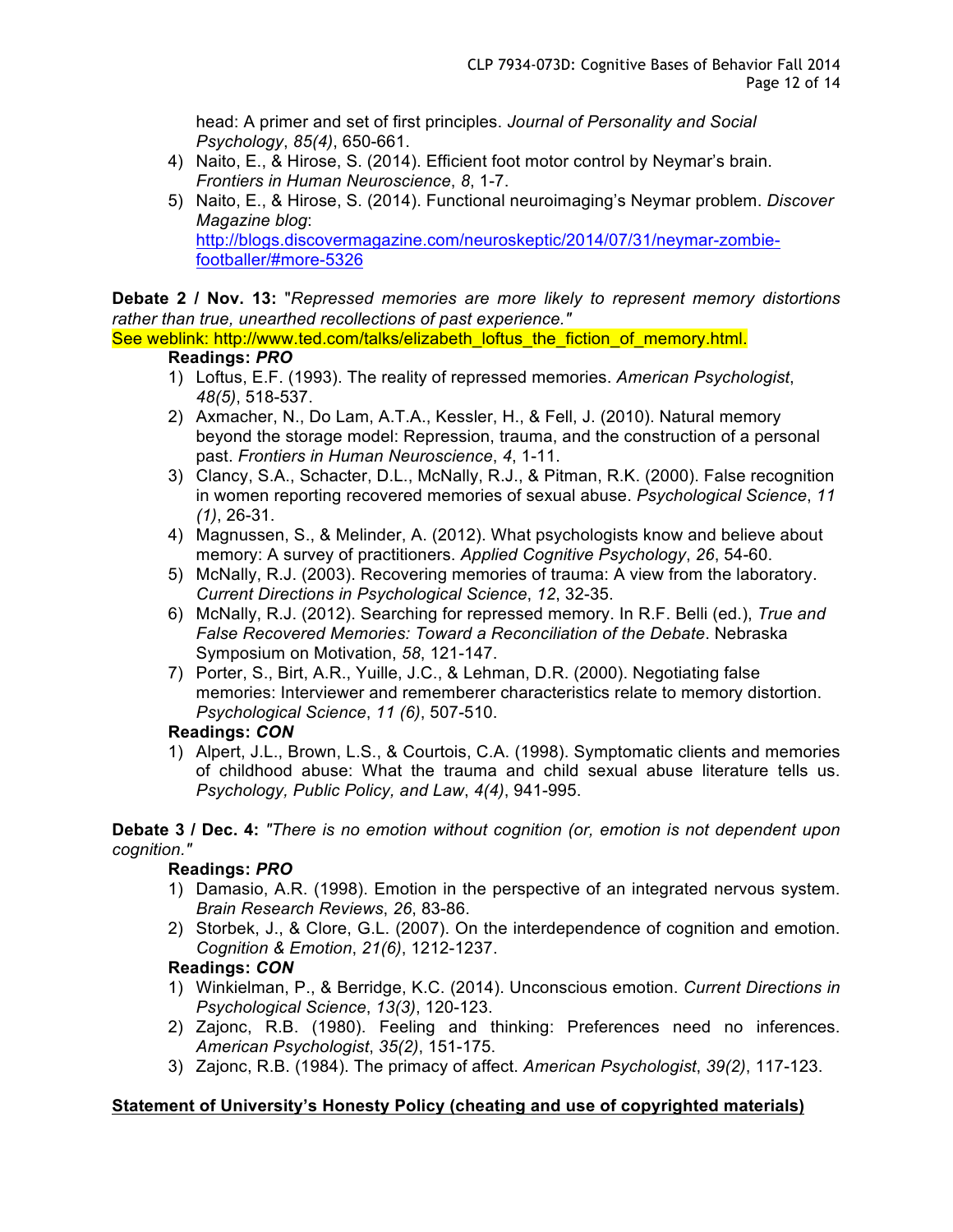## **Academic Integrity**

Students are expected to act in accordance with the University of Florida policy on academic integrity (see Student Conduct Code, the Graduate Student Handbook or these web sites for more details:

http://www.dso.ufl.edu/sccr/honorcodes/conductcode.php

http://www.dso.ufl.edu/studenthandbook/studentrights.php

http://gradschool.ufl.edu/students/introduction.html

Cheating, lying, misrepresentation, or plagiarism in any form is unacceptable and inexcusable behavior.

> *We, the members of the University of Florida community, pledge to hold ourselves and our peers to the highest standards of honesty and integrity.*

On all work submitted for credit by students at the University of Florida, the following pledge is either required or implied:

## *"On my honor, I have neither given nor received unauthorized aid in doing this assignment."*

It is desirable and expected that take home assignments will stimulate conversation among classmates, and that classmates may actually mentor one another in the work. Students are also likely to discuss elements of the assignment with the instructor. **It is expected that submitted work will** *solely* **reflect the student's own efforts. Students are expected not to collaborate** in running analyses, writing answers, or interpreting results. The instructor will regularly check for "unusual congruence" in answers, and will discuss concerning instances with students involved. Where collaboration has been found, a zero grade will be assigned. **For further clarification, please see the "Acceptable Collaboration" appendix to this syllabus! Rules will be strictly enforced.**

*Copyright policy -* The University of Florida policy on copyright states: "Copyright permission should not be required of instructors in the following circumstances:

1) A single copy of an article, chapter, or poem is on reserve for only *one semester*.

2) A reasonable number of copies of an article, chapter, or poem are placed on reserve for only *one semester*. "Reasonable" is determined by an assessment of the number of students assigned the reading, the difficulty of the reading, and the time frame allowed for completion of the reading. This should normally not exceed 6 copies, although up to one copy for every 15 students may be accepted if space is available in the reserve area and the above criteria are met."

Single-use copies, for exclusive use in class, which are not to be further duplicated or distributed, will be made available in Sakai. All articles are also available via the University of